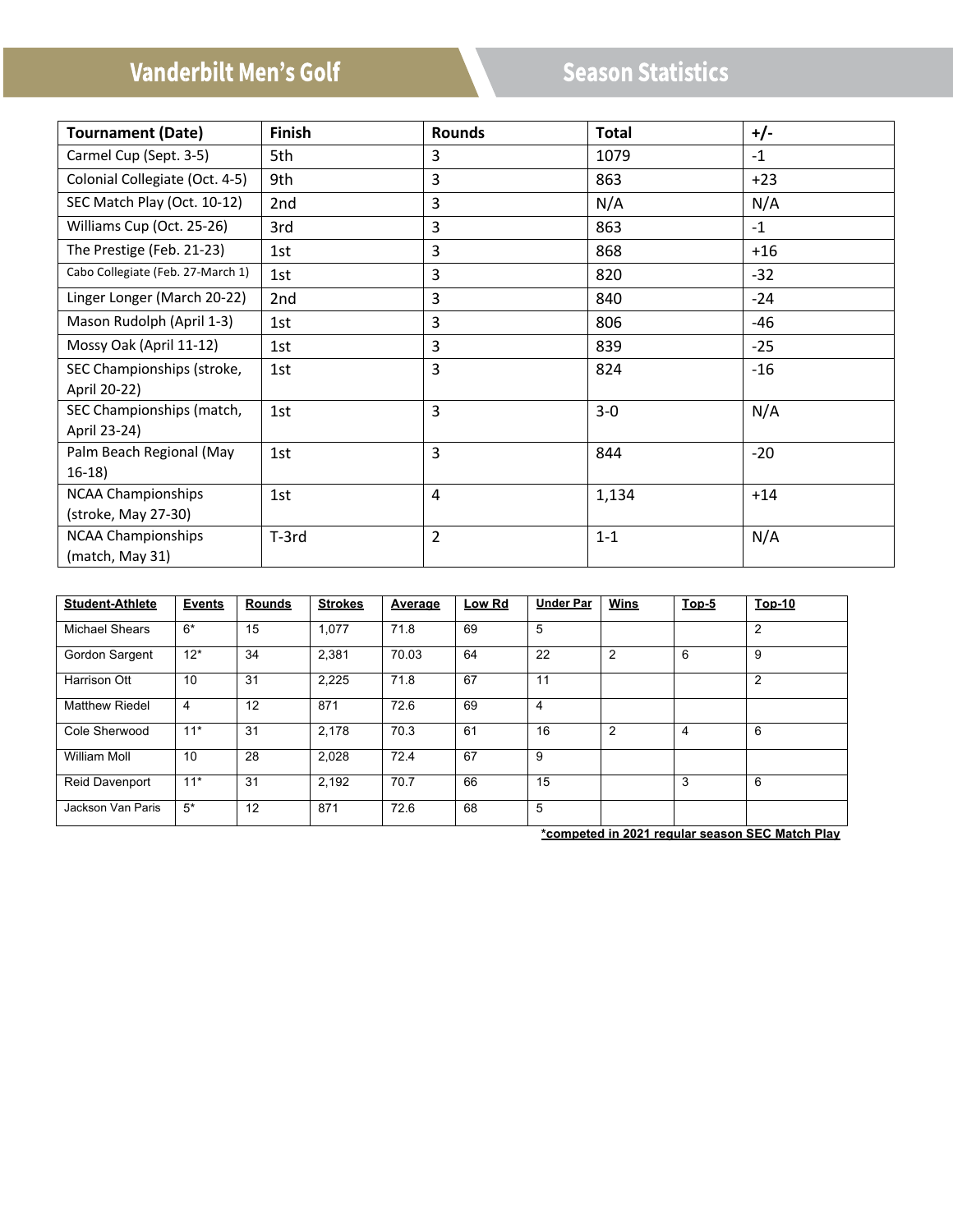# **Sept. 3-5 • The Carmel Cup • Pebble Beach • Pebble Beach, California Par 72 • 6,628 yards**

| Round 1<br>361 | Round 2<br>371 | Round 3<br>347 | <b>Total</b><br>1,079 | <u>+/-</u><br>$-1$ | <b>Finish</b><br>5 |               |
|----------------|----------------|----------------|-----------------------|--------------------|--------------------|---------------|
| $S-A$          | Round 1        | Round 2        | Round 3               | Total              | $+/-$              | <b>Finish</b> |
| <b>Shears</b>  | 69             | 73             | 70                    | 212                | $-4$               | $T-6$         |
| Sargent        | 73             | 70             | 69                    | 212                | $-4$               | T-6           |
| Ott            | 70             | 76             | 67                    | 213                | $-3$               | $T-10$        |
| Riedel         | 74             | 75             | 71                    | 220                | $+4$               | $T-34$        |
| Sherwood       | 77             | 77             | 70                    | 224                | +8                 | 41            |
| Moll           | 75             | 77             | 77                    | 229                | $+13$              | 45            |

# **Oct. 4-5 • Colonial Collegiate Invite • Colonial Country Club • Fort Worth, Texas**

| Par 70 . 7,204 yards  |                |                |                     |                     |                    |               |  |  |
|-----------------------|----------------|----------------|---------------------|---------------------|--------------------|---------------|--|--|
| <b>Round 1</b><br>293 | Round 2<br>291 | Round 3<br>279 | <b>Total</b><br>863 | <u>+/-</u><br>$+23$ | <b>Finish</b><br>9 |               |  |  |
| $S-A$                 | Round 1        | Round 2        | Round 3             | <b>Total</b>        | $+/-$              | <b>Finish</b> |  |  |
| Sargent               | 72             | 73             | 71                  | 216                 | $+6$               | $T-28$        |  |  |
| Moll                  | 74             | 74             | 68                  | 216                 | $+6$               | $T-28$        |  |  |
| <b>Shears</b>         | 73             | 71             | 73                  | 217                 | $+7$               | $T-34$        |  |  |
| Ott                   | 75             | 73             | 70                  | 218                 | $+8$               | $T-39$        |  |  |
| Davenport             | 74             | 76             | 70                  | 220                 | $+10$              | $T-46$        |  |  |

# **Oct. 10-12 • SEC Match Play • Shoal Creek Club • Birmingham, Ala.**

| Par 72 . 7,370 yards |                    |                    |                 |                  |                    |               |  |  |
|----------------------|--------------------|--------------------|-----------------|------------------|--------------------|---------------|--|--|
| Round 1<br>$5-0$     | Round 2<br>$3 - 2$ | Round 3<br>$2 - 3$ | Total<br>$10-5$ | <u>,七</u><br>N/A | <b>Finish</b><br>2 |               |  |  |
| $S-A$                | Round 1            | Round 2            | Round 3         | <b>Total</b>     | $+/-$              | <b>Finish</b> |  |  |
| Davenport            | $2$ -up            | $3$ -and- $1$      | $1$ -and- $2$   | $2 - 1$          | N/A                | N/A           |  |  |
| Sargent              | $5$ -and-4         | $2$ -and-1         | $3$ -and-5      | $2 - 1$          | N/A                | N/A           |  |  |
| <b>Shears</b>        | $1 - up$           | $2$ -and-1         | $4$ -and- $2$   | $3-0$            | N/A                | N/A           |  |  |
| Sherwood             | $3$ -and- $2$      | 1-down             | $4$ -and- $2$   | $2 - 1$          | N/A                | N/A           |  |  |
| Van Paris            | $4$ -and-3         | $3$ -and-4         | $3$ -and-5      | $1 - 2$          | N/A                | N/A           |  |  |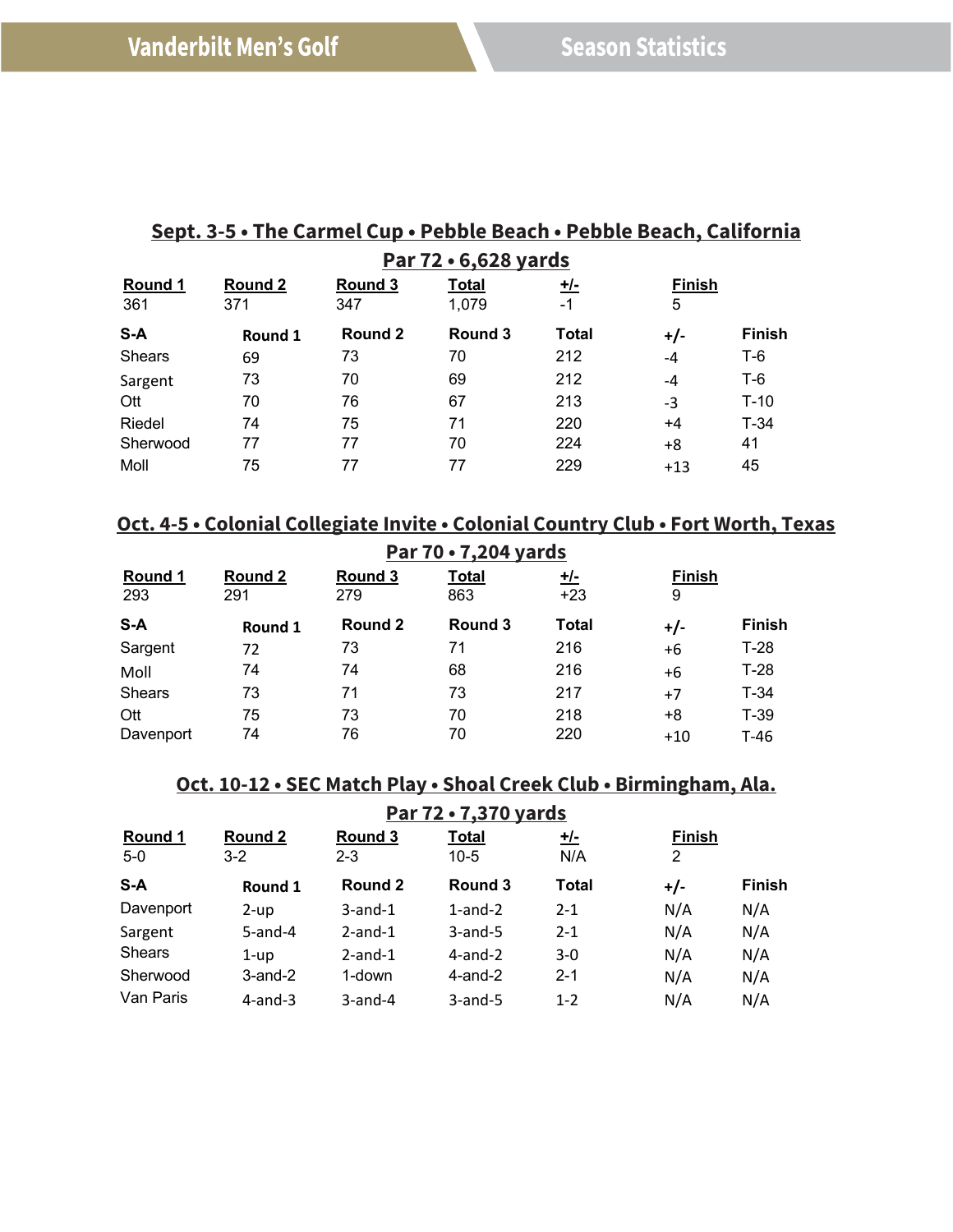|                      | UCG 25-20 • WIRRALIS CUP • LAGGE FUILL QUIL CRUP • WIRRING CUII, N.C. |                |                     |           |               |               |  |  |  |
|----------------------|-----------------------------------------------------------------------|----------------|---------------------|-----------|---------------|---------------|--|--|--|
| Par 72 . 7,364 yards |                                                                       |                |                     |           |               |               |  |  |  |
| Round 1<br>289       | Round 2<br>283                                                        | Round 3<br>291 | <b>Total</b><br>863 | +/-<br>-1 | <b>Finish</b> |               |  |  |  |
| $S-A$                | Round 1                                                               | Round 2        | Round 3             | Total     | $+/-$         | <b>Finish</b> |  |  |  |
| Sargent              | 70                                                                    | 71             | 74                  | 215       | -1            | T-8           |  |  |  |
| Davenport            | 74                                                                    | 66             | 75                  | 215       | -1            | T-8           |  |  |  |

Ott 73 76 70 219 +3 T-18 Sherwood 74 73 72 219 +3 T-18 Shears 72 73 72 219 +4 T-23 Moll 71 77 71 219 +3 T-18

# **Oct. 25-26 • Williams Cup • Eagle Point Golf Club • Wilmington, N.C.**

|  | Feb. 21-23 • The Prestige • Greg Norman Course at PGA West • |
|--|--------------------------------------------------------------|
|  |                                                              |

| La Quinta, California • Par 71 • 7,100 yards |                                                   |                |                     |                     |                      |               |  |
|----------------------------------------------|---------------------------------------------------|----------------|---------------------|---------------------|----------------------|---------------|--|
| Round 1<br>287                               | Round 2<br>311                                    | Round 3<br>270 | <u>Total</u><br>868 | <u>+/-</u><br>$+16$ | <b>Finish</b><br>1st |               |  |
| S-A                                          | Round 1                                           | Round 2        | Round 3             | <b>Total</b>        | $+/-$                | <b>Finish</b> |  |
| Sargent                                      | 73                                                | 83             | 65                  | 221                 | $+8$                 | $T-16$        |  |
| Davenport                                    | 69                                                | 79             | 66                  | 214                 | $+1$                 | 3             |  |
| Sherwood                                     | 72                                                | 75             | 68                  | 215                 | $+2$                 | 4             |  |
| Van Paris                                    | 77                                                | 78             | 75                  | 230                 | $+17$                | $T-77$        |  |
| Riedel                                       | 73                                                | 79             | 71                  | 223                 | $+10$                | $T-28$        |  |
| $Ott^*$                                      | 71                                                | 77             | 69                  | 217                 | $+1$                 | $T-5$         |  |
|                                              | *competed in The Prestige Individual Invitational |                |                     |                     |                      |               |  |

#### **Feb. 27-March 1 • Cabo Collegiate • Cove Club • Los Cabos, Mexico**

| Par 71 • 6,807 yards |                |                |                     |                     |                      |               |  |
|----------------------|----------------|----------------|---------------------|---------------------|----------------------|---------------|--|
| Round 1<br>281       | Round 2<br>274 | Round 3<br>265 | <b>Total</b><br>820 | <u>+/-</u><br>$-32$ | <b>Finish</b><br>1st |               |  |
| S-A                  | Round 1        | Round 2        | Round 3             | <b>Total</b>        | $+/-$                | <b>Finish</b> |  |
| Sargent              | 66             | 68             | 69                  | 203                 | $-10$                | $T-7$         |  |
| Davenport            | 75             | 70             | 67                  | 212                 | $-1$                 | $T-38$        |  |
| Sherwood             | 70             | 65             | 61                  | 196                 | $-17$                | $\mathbf{1}$  |  |
| Van Paris            | 70             | 75             | 68                  | 213                 | Е                    | $T-42$        |  |
| Riedel               | 76             | 71             | 73                  | 220                 | $+7$                 | $T-62$        |  |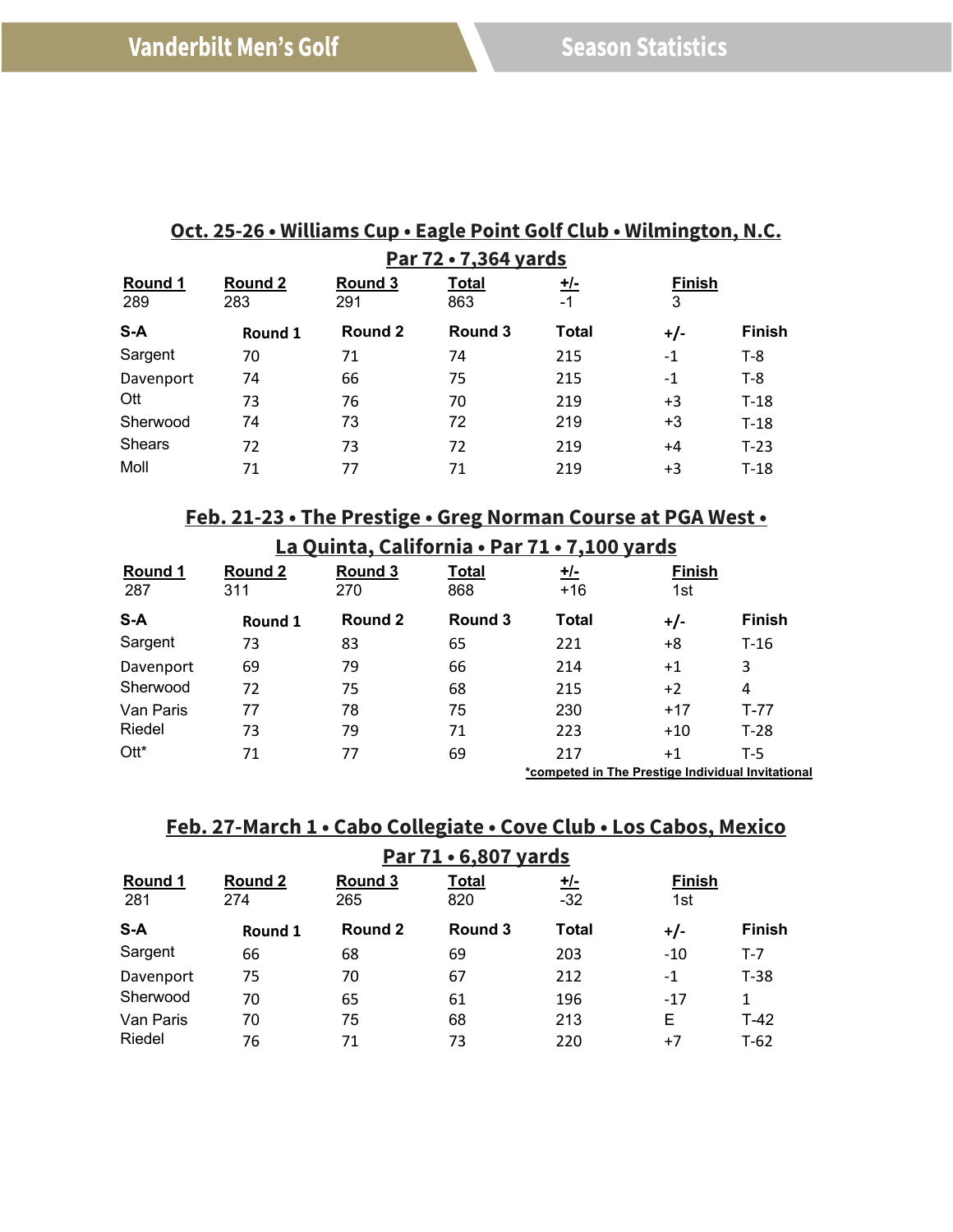# **March 20-22 • Linger Longer Invitational • Great Waters Country Club • Eatonton, Georgia • Par 72 • 7,436 yards**

| Round 1<br>279 | <b>Round 2</b><br>277 | Round 3<br>284 | <b>Total</b><br>840 | <u>+/-</u><br>-8 | <b>Finish</b><br>2nd |               |
|----------------|-----------------------|----------------|---------------------|------------------|----------------------|---------------|
| S-A            | Round 1               | Round 2        | Round 3             | Total            | $+/-$                | <b>Finish</b> |
| Sargent        | 72                    | 67             | 70                  | 209              | $-7$                 | $T-4$         |
| Davenport      | 70                    | 72             | 69                  | 211              | -5                   | $T-9$         |
| Sherwood       | 68                    | 68             | 73                  | 209              | $-7$                 | $T-4$         |
| Ott            | 70                    | 71             | 72                  | 213              | -3                   | $T-16$        |
| Van Paris      | 71                    | 71             | 73                  | 215              | $-1$                 | $T-22$        |
| Moll           | 73                    | 67             | 80                  | 220              | +4                   | $T-34$        |

# **April 1-3 • Mason Rudolph Championship • Vanderbilt Legends Club •**

| Franklin, Tennessee • Par 71 • 7,100 yards |         |         |              |              |               |                |  |
|--------------------------------------------|---------|---------|--------------|--------------|---------------|----------------|--|
| Round 1                                    | Round 2 | Round 3 | <u>Total</u> | <u>+/-</u>   | <b>Finish</b> |                |  |
| 266                                        | 270     | 270     | 806          | $-46$        | 1st           |                |  |
| $S-A$                                      | Round 1 | Round 2 | Round 3      | <b>Total</b> | $+/-$         | <b>Finish</b>  |  |
| Sherwood                                   | 63      | 67      | 66           | 196          | $-17$         | 1              |  |
| Sargent                                    | 67      | 70      | 67           | 204          | -9            | 5              |  |
| Davenport                                  | 68      | 66      | 66           | 200          | $-13$         | $\overline{2}$ |  |
| Moll                                       | 68      | 75      | 71           | 214          | $+1$          | $T-34$         |  |
| Ott                                        | 71      | 67      | 71           | 209          | $-4$          | 15             |  |
| <b>Shears</b>                              | 69      | 72      | 73           | 214          | $+1$          | $T-34$         |  |
| Riedel                                     | 69      | 70      | 69           | 208          | -5            | $T-12$         |  |
| Van Paris                                  | 71      | 68      | 74           | 213          | E             | $T-28$         |  |

### **April 11-12 • Mossy Oak Collegiate • Mossy Oak Golf Club •**

**West Point, Mississippi • Par 72 • 6,628 yards**

| Round 1<br>280 | Round 2<br>280 | Round 3<br>279 | <b>Total</b><br>839 | <u>+/-</u><br>$-25$ | <b>Finish</b> |               |
|----------------|----------------|----------------|---------------------|---------------------|---------------|---------------|
| S-A            | Round 1        | Round 2        | Round 3             | <b>Total</b>        | $+/-$         | <b>Finish</b> |
| Sherwood       | 72             | 73             | 69                  | 214                 | $-2$          | $T-12$        |
| Sargent        | 70             | 64             | 70                  | 204                 | $-12$         | 1             |
| Davenport      | 69             | 72             | 67                  | 208                 | -8            | 3             |
| Moll           | 69             | 73             | 74                  | 216                 | Е             | T-23          |
| Ott            | 73             | 71             | 73                  | 217                 | $+1$          | T-31          |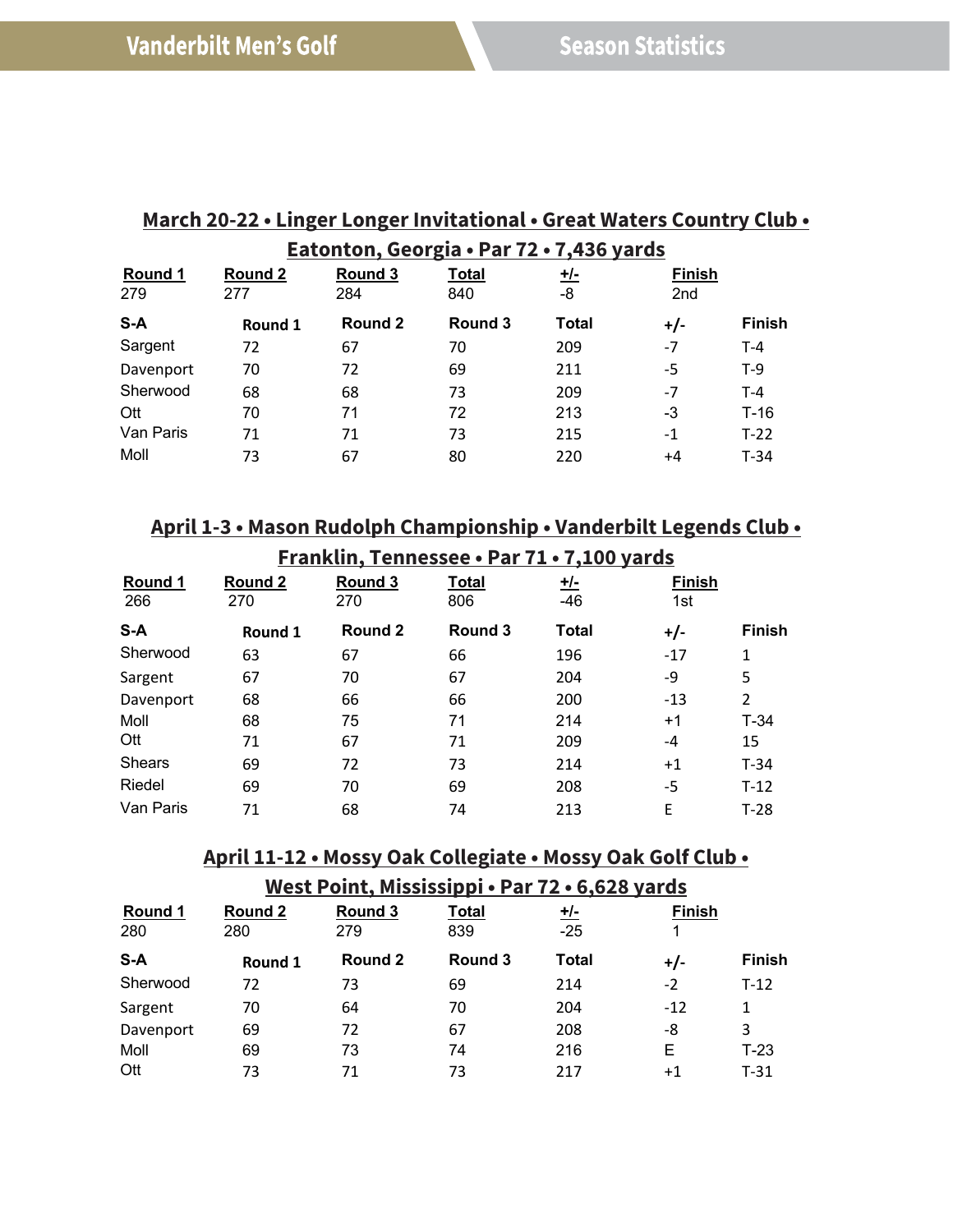#### **April 20-22 • SEC Championships (stroke play) • Sea Island Golf Club • St. Simons Island, Georgia • Par 70 • 7,005 yards**

|           |         |         | <u> ac. allions istunut occi giù - i un To - 1,003 yunus</u> |              |               |               |
|-----------|---------|---------|--------------------------------------------------------------|--------------|---------------|---------------|
| Round 1   | Round 2 | Round 3 | <b>Total</b>                                                 | <u>+/-</u>   | <b>Finish</b> |               |
| 273       | 274     | 277     | 824                                                          | $-16$        | 1st           |               |
| S-A       | Round 1 | Round 2 | Round 3                                                      | <b>Total</b> | $+/-$         | <b>Finish</b> |
| Moll      | 74      | 67      | 69                                                           | 210          | E             | $T-18$        |
| Ott       | 71      | 69      | 72                                                           | 212          | $+2$          | $T-25$        |
| Davenport | 67      | 69      | 72                                                           | 208          | $-2$          | $T-11$        |
| Sherwood  | 68      | 71      | 67                                                           | 206          | $-4$          | $T-3$         |
| Sargent   | 67      | 69      | 69                                                           | 205          | -5            | 2             |

### **April 23-24 • SEC Championships (match play) • Sea Island Golf Club •**

| St. Simons Island, Georgia • Par 70 • 7,005 yards |  |  |
|---------------------------------------------------|--|--|
|                                                   |  |  |

| <b>Quarterfinals</b> | <b>Semifinals</b>    | <b>Finals</b>     | <b>Finish</b> |
|----------------------|----------------------|-------------------|---------------|
| $3 - 2$              | $3 - 2$              | $3 - 2$           | 1st           |
| $S-A$                | <b>Quarterfinals</b> | <b>Semifinals</b> | <b>Finals</b> |
| Moll                 | W 4&3                | L3&2              | $W$ 1-up      |
| Ott                  | $W$ 1-up             | L 2&1             | L 2&1         |
| Davenport            | $W$ 1-up             | W4&3              | $W$ 1-up      |
| Sherwood             | L281                 | W 3&2             | W 3&2         |
| Sargent              | L 1&1                | W4&2              | L 2&1         |

#### **May 16-18 • Palm Beach Regional • PGA National – Champion Course •**

| Palm Beach Gardens, Florida . Par 72 . 7,048 yards |                |                |                     |                    |                      |               |  |  |
|----------------------------------------------------|----------------|----------------|---------------------|--------------------|----------------------|---------------|--|--|
| Round 1<br>285                                     | Round 2<br>282 | Round 3<br>277 | <b>Total</b><br>844 | <u>,七</u><br>$-20$ | <b>Finish</b><br>1st |               |  |  |
| S-A                                                | Round 1        | Round 2        | Round 3             | <b>Total</b>       | $+/-$                | <b>Finish</b> |  |  |
| Moll                                               | 78             | 69             | 72                  | 219                | $+3$                 | $T-19$        |  |  |
| Ott                                                | 68             | 76             | 72                  | 216                | F                    | $T-11$        |  |  |
| Davenport                                          | 72             | 72             | 67                  | 211                | -5                   | $T-2$         |  |  |
| Sherwood                                           | 71             | 69             | 74                  | 214                | $-2$                 | $T-8$         |  |  |
| Sargent                                            | 74             | 72             | 66                  | 212                | -4                   | $T - 4$       |  |  |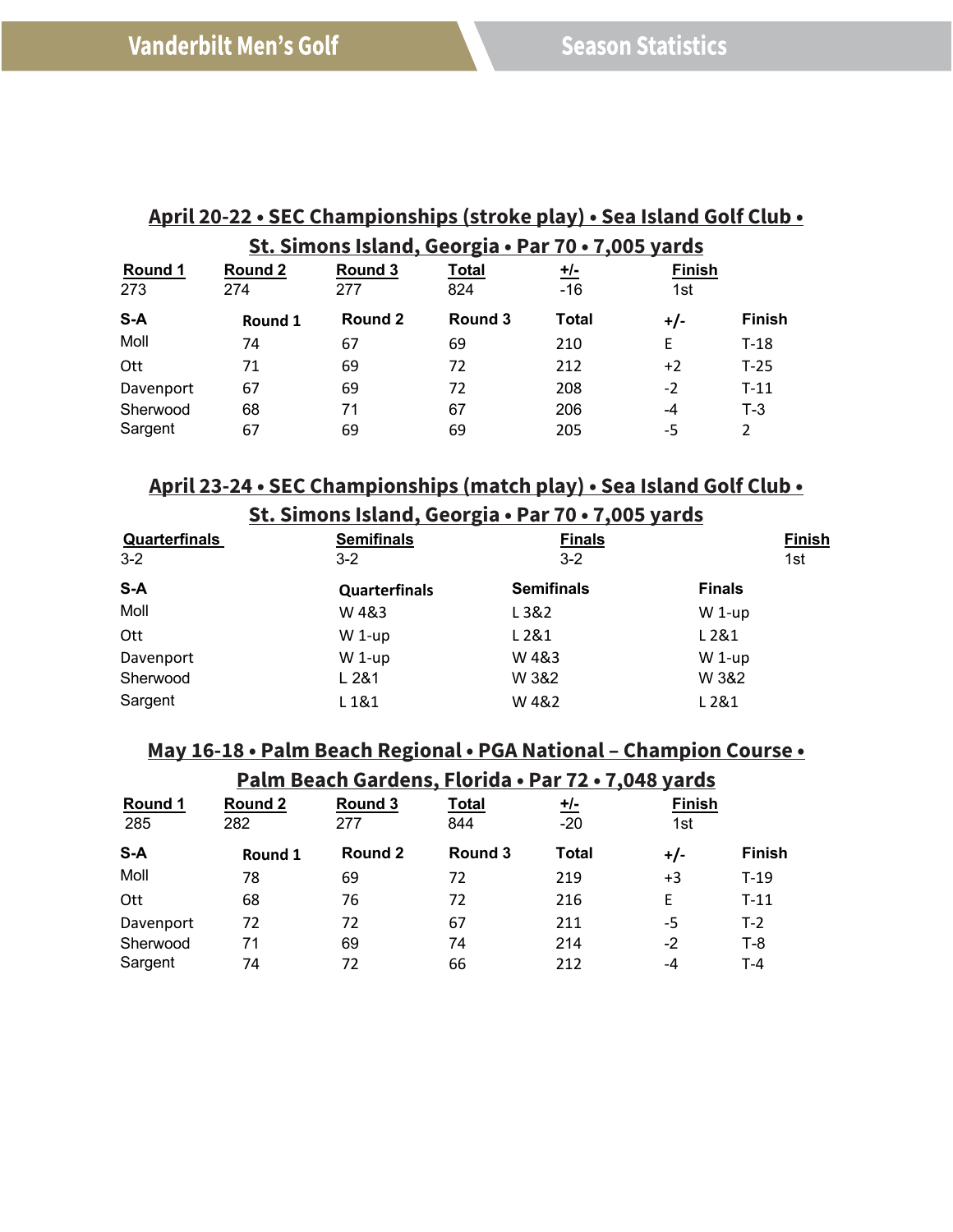| Scottsdale, Arizona · Par 70 · 7,289 yards |                |                |                |                       |              |                     |                      |  |  |
|--------------------------------------------|----------------|----------------|----------------|-----------------------|--------------|---------------------|----------------------|--|--|
| Round 1<br>282                             | Round 2<br>282 | Round 3<br>281 | Round 4<br>289 | <b>Total</b><br>1,134 |              | <u>+/-</u><br>$+14$ | <b>Finish</b><br>1st |  |  |
| $S-A$                                      | Round 1        | Round 2        | Round 3        | Round 4               | <b>Total</b> | $+/-$               | <b>Finish</b>        |  |  |
| Sargent                                    | 70             | 68             | 68             | 74                    | 280          | E                   | 1                    |  |  |
| Sherwood                                   | 70             | 67             | 75             | 73                    | 285          | $+5$                | $T-11$               |  |  |
| Davenport                                  | 72             | 77             | 73             | 71                    | 293          | $+13$               | $T-47$               |  |  |
| Ott                                        | 74             | 71             | 72             | 74                    | 291          | $+11$               | $T-40$               |  |  |
| Moll                                       | 70             | 76             | 68             | 71                    | 285          | $+5$                | $T-11$               |  |  |

# **May 27-30 • NCAA Championships • Grayhawk Golf Club – Raptor Course**

### **May 31-June 2 • NCAA Championships • Grayhawk Golf Club – Raptor Course**

**Scottsdale, Arizona • Par 70 • 7,289 yards Quarterfinals Semifinals Finish**<br>3-2 **T**-3 **T**-3 3-2 1-1-3 T-3 **S-A Quarterfinals Semifinals** Moll **L2&1** W 1-up Ott W 3&2 Tie Davenport W 1-up L 4&3 Sherwood L 1-up L 3&2 Sargent W 3&1 L 4&3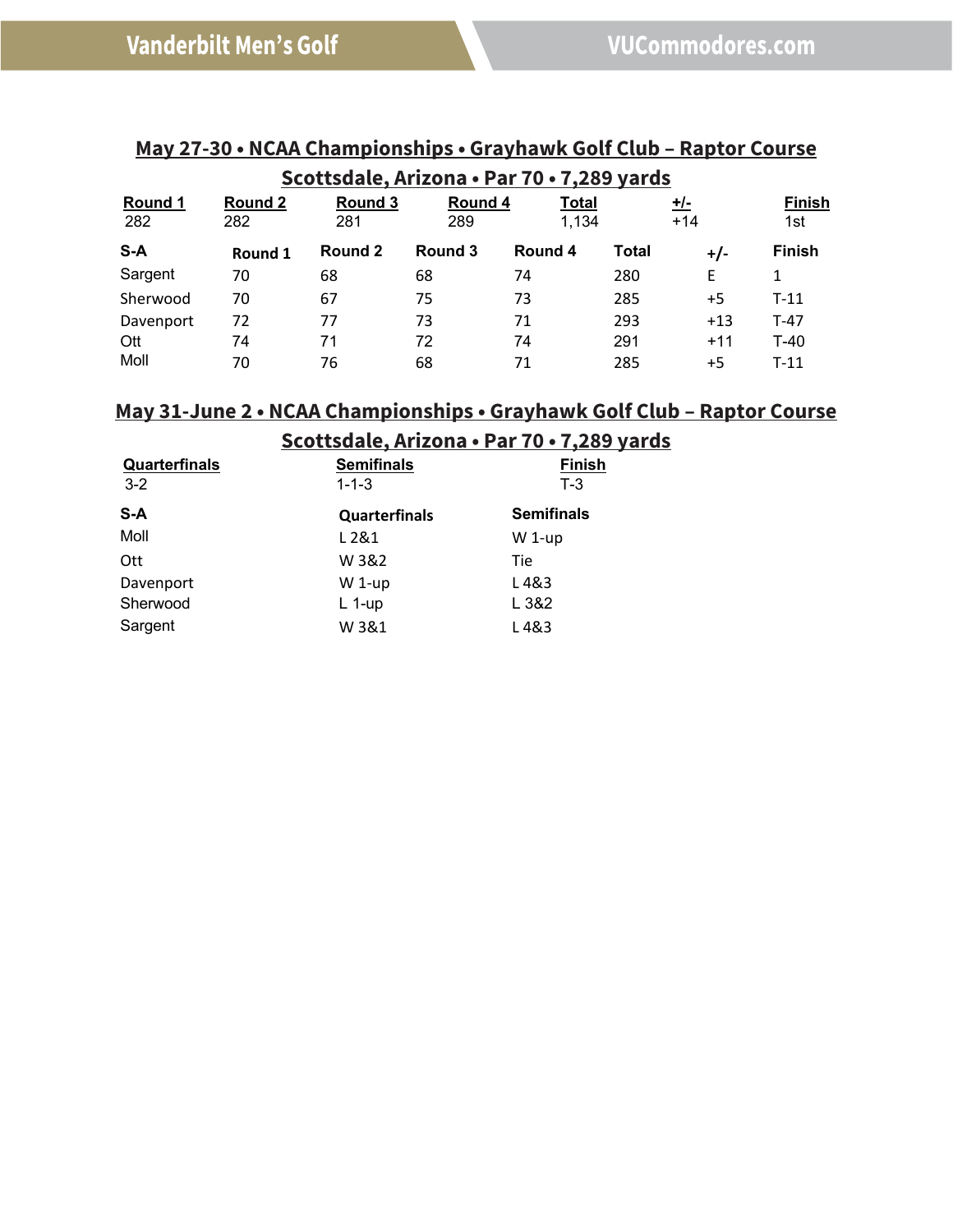# **Gordon Sargent**

|                       | Round 1    | <b>Round 2</b> | Round 3    | Round 4 | $+/-$ | Finish         |
|-----------------------|------------|----------------|------------|---------|-------|----------------|
| Carmel Cup            | 73         | 70             | 69         | N/A     | $-4$  | T-6            |
| Colonial              | 72         | 73             | 71         | N/A     | +6    | $T-28$         |
| <b>SEC Match Play</b> | $5$ -and-4 | $2$ -and-1     | $3$ -and-5 | N/A     | N/A   | N/A            |
| Williams Cup          | 70         | 71             | 74         | N/A     | $-1$  | $T-8$          |
| The Prestige          | 73         | 83             | 65         | N/A     | $+8$  | 4              |
| Cabo Collegiate       | 66         | 68             | 69         | N/A     | $-10$ | $T-7$          |
| Linger Longer         | 72         | 67             | 70         | N/A     | $-7$  | $T-4$          |
| Mason Rudolph         | 67         | 70             | 67         | N/A     | -9    | 5              |
| Mossy Oak             | 70         | 64             | 70         | N/A     | $-12$ | $\mathbf{1}$   |
| SEC stroke            | 67         | 69             | 69         | N/A     | $-5$  | $\overline{2}$ |
| SEC match play        | $L_1$ -up  | W 4&2          | L2&1       | N/A     | N/A   | N/A            |
| <b>NCAA Regional</b>  | 74         | 72             | 66         | N/A     | -4    | $T - 4$        |
| NCAA (stroke)         | 70         | 68             | 68         | 74      | E     | $\mathbf{1}$   |
| NCAA (match)          | W 3&1      | L4&3           | N/A        | N/A     | N/A   | N/A            |

### **Harrison Ott**

|                   | Round 1  | <b>Round 2</b> | Round 3 | Round 4 | $+/-$ | Finish |
|-------------------|----------|----------------|---------|---------|-------|--------|
| Carmel Cup        | 70       | 76             | 67      | N/A     | $-3$  | $T-10$ |
| Colonial          | 75       | 73             | 70      | N/A     | $+8$  | $T-39$ |
| Williams Cup      | 73       | 76             | 70      | N/A     | $+3$  | $T-18$ |
| The Prestige      | 71       | 77             | 69      | N/A     | $+1$  | $T-5$  |
| Linger Longer     | 70       | 71             | 72      | N/A     | $-3$  | $T-16$ |
| Mason Rudolpl 71  |          | 67             | 71      | N/A     | $-4$  | 15     |
| Mossy Oak         | 73       | 71             | 73      | N/A     | $+1$  | $T-31$ |
| <b>SEC</b> stroke | 71       | 69             | 72      | N/A     | $+2$  | $T-25$ |
| SEC match         | $W$ 1-up | L 2&1          | W 1-up  | N/A     | N/A   | N/A    |
| NCAA Regional     | 68       | 76             | 72      | N/A     | E     | $T-11$ |
| NCAA (stroke)     | 74       | 71             | 72      | 74      | $+11$ | $T-40$ |
| NCAA (match)      | W 3&2    | Tie            | N/A     | N/A     | N/A   | N/A    |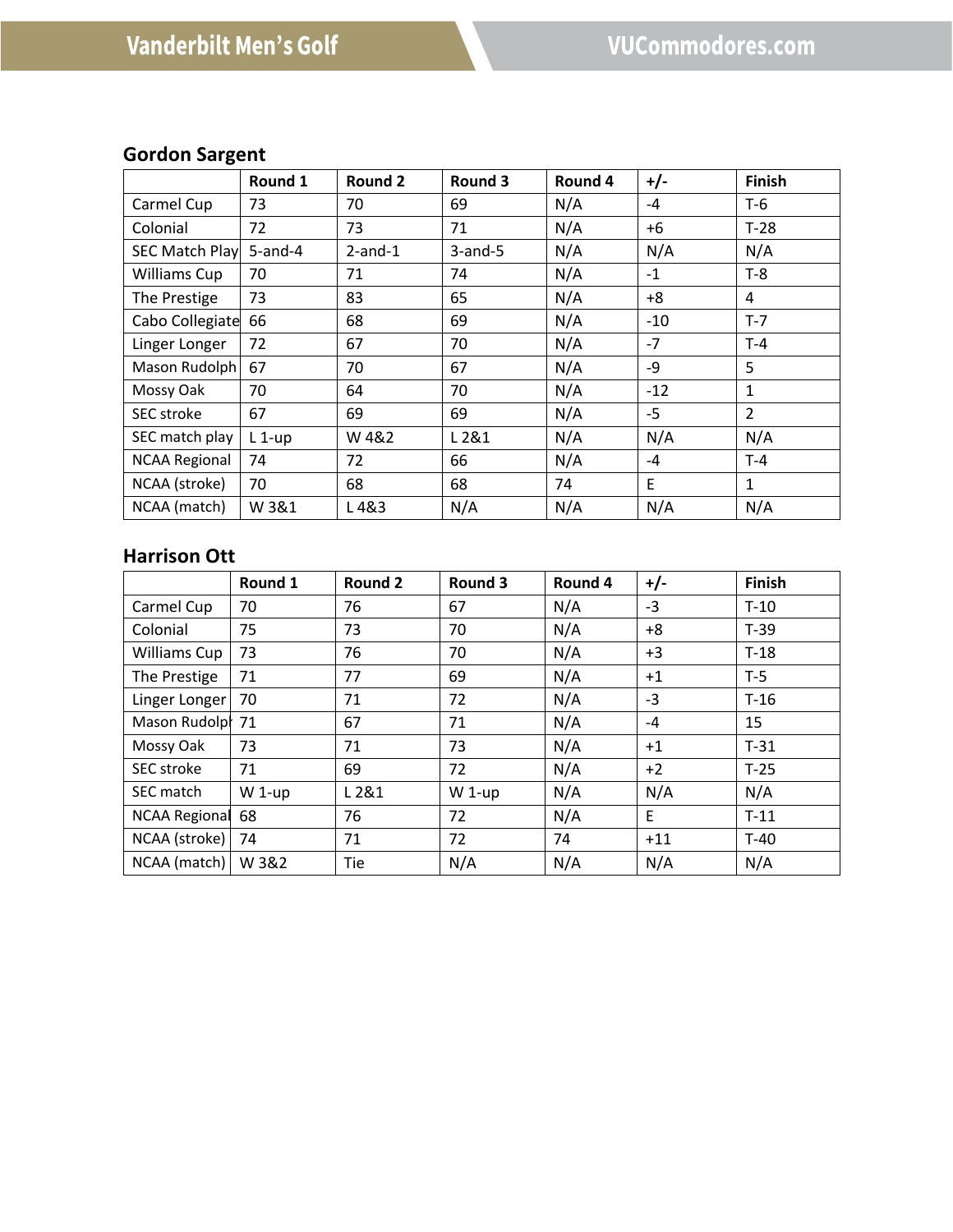# **Cole Sherwood**

|                       | Round 1       | <b>Round 2</b> | Round 3       | Round 4 | $+/-$ | <b>Finish</b> |
|-----------------------|---------------|----------------|---------------|---------|-------|---------------|
| Carmel Cup            | 77            | 77             | 70            | N/A     | $+8$  | 41            |
| <b>SEC Match Play</b> | $3$ -and- $2$ | 1-down         | $4$ -and- $2$ | N/A     | N/A   | N/A           |
| Williams Cup          | 74            | 73             | 72            | N/A     | $+3$  | $T-18$        |
| The Prestige          | 72            | 75             | 68            | N/A     | $+2$  | 4             |
| Cabo Collegiate       | 70            | 65             | 61            | N/A     | $-17$ | $\mathbf{1}$  |
| Linger Longer         | 68            | 68             | 73            | N/A     | $-7$  | $T-4$         |
| Mason Rudolph         | 63            | 67             | 66            | N/A     | $-17$ | $\mathbf{1}$  |
| Mossy Oak             | 72            | 73             | 69            | N/A     | $-2$  | $T-12$        |
| SEC stroke            | 68            | 71             | 67            | N/A     | $-4$  | $T-3$         |
| <b>SEC match</b>      | L 2&1         | W 3&2          | W 3&2         | N/A     | N/A   | N/A           |
| <b>NCAA Regional</b>  | 71            | 69             | 74            | N/A     | $-2$  | $T-8$         |
| NCAA (stroke)         | 70            | 67             | 75            | 73      | $+5$  | $T-11$        |
| NCAA (match)          | $L_1$ -up     | L 3&2          | N/A           | N/A     | N/A   | N/A           |

# **Reid Davenport**

|                       | Round 1     | Round 2       | Round 3       | Round 4 | $+/-$ | <b>Finish</b>  |
|-----------------------|-------------|---------------|---------------|---------|-------|----------------|
| Colonial              | 74          | 76            | 70            | N/A     | $+10$ | T-46           |
| <b>SEC Match Play</b> | $2-up$      | $3$ -and- $1$ | $1$ -and- $2$ | N/A     | N/A   | N/A            |
| <b>Williams Cup</b>   | 74          | 66            | 75            | N/A     | $-1$  | $T-8$          |
| The Prestige          | 69          | 79            | 66            | N/A     | $+1$  | 3              |
| Cabo Collegiate       | 75          | 70            | 67            | N/A     | $-1$  | $T-38$         |
| Linger Longer         | 70          | 72            | 69            | N/A     | $-5$  | $T-9$          |
| Mason Rudolph         | 68          | 66            | 66            | N/A     | $-13$ | $\overline{2}$ |
| Mossy Oak             | 69          | 72            | 67            | N/A     | -8    | 3              |
| <b>SEC</b> stroke     | 67          | 69            | 72            | N/A     | $-2$  | $T-11$         |
| SEC match             | W 1-up (19) | W4&3          | $W$ 1-up      | N/A     | N/A   | N/A            |
| <b>NCAA Regional</b>  | 72          | 72            | 67            | N/A     | -5    | $T-2$          |
| NCAA (stroke)         | 72          | 77            | 73            | 71      | $+13$ | $T-47$         |
| NCAA (match)          | $W$ 1-up    | L4&3          | N/A           | N/A     | N/A   | N/A            |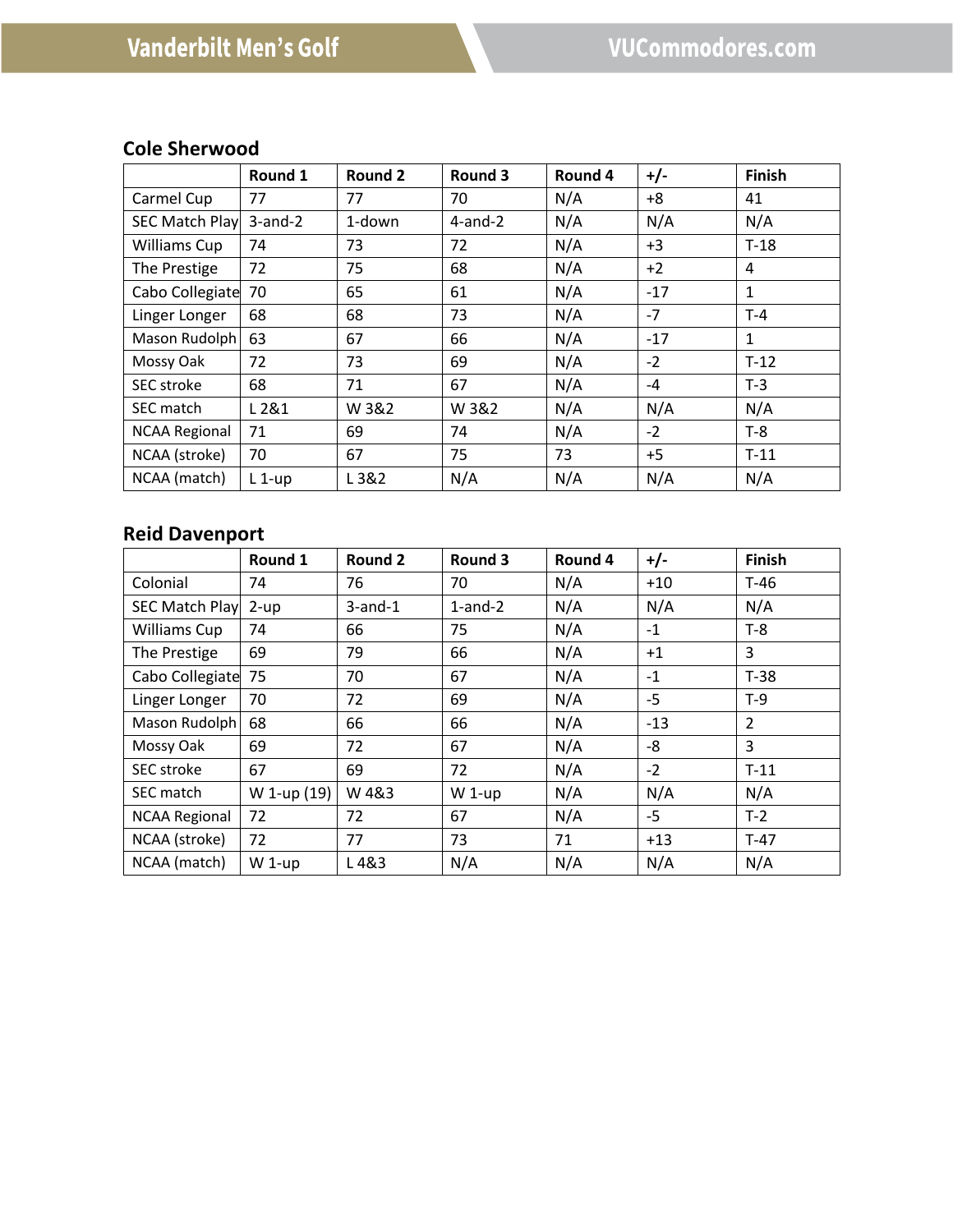# **William Moll**

|                           | Round 1 | Round 2  | Round 3  | Round 4 | $+/-$ | <b>Finish</b> |
|---------------------------|---------|----------|----------|---------|-------|---------------|
| Carmel Cup                | 75      | 77       | 77       | N/A     | $+13$ | 45            |
| Colonial                  | 74      | 74       | 68       | N/A     | $+6$  | $T-28$        |
| <b>Williams Cup</b>       | 77      | 71       | 77       | N/A     | $+3$  | $T-18$        |
| <b>Tiger Invitational</b> | 74      | 74       | 75       | N/A     | $+3$  | $T-56$        |
| Linger Longer             | 73      | 67       | 80       | N/A     | $+4$  | $T-34$        |
| Mason Rudolph             | 68      | 75       | 71       | N/A     | $+1$  | $T-34$        |
| Mossy Oak                 | 69      | 73       | 74       | N/A     | Ε     | $T-23$        |
| <b>SEC</b> stroke         | 74      | 67       | 69       | N/A     | E     | $T-18$        |
| SEC match                 | W4&3    | L3&2     | $W$ 1-up | N/A     | N/A   | N/A           |
| <b>NCAA Regional</b>      | 78      | 69       | 72       | N/A     | $+3$  | $T-19$        |
| NCAA (stroke)             | 70      | 76       | 68       | 74      | $+5$  | $T-11$        |
| NCAA (match)              | L 2&1   | $W$ 1-up | N/A      | N/A     | N/A   | N/A           |

# **Jackson Van Paris**

|                       | Round 1    | Round 2    | Round 3       | +/-   | <b>Finish</b> |
|-----------------------|------------|------------|---------------|-------|---------------|
| <b>SEC Match Play</b> | $4$ -and-3 | $3$ -and-4 | $3$ -and- $5$ | N/A   | N/A           |
| The Prestige          | 77         | 78         | 75            | $+17$ | $T-77$        |
| Cabo Collegiate       | 75         | 75         | 68            |       | $T-42$        |
| Linger Longer         |            | 71         | 73            |       | T22           |
| Mason Rudolph         |            | 68         | 74            |       | $T-28$        |

#### **Michael Shears**

|                           | Round 1 | Round 2       | Round 3       | +/-  | <b>Finish</b> |
|---------------------------|---------|---------------|---------------|------|---------------|
| Carmel Cup                | 69      | 73            | 70            | -4   | $T-6$         |
| Colonial                  | 73      | 71            | 73            | $+7$ | $T-34$        |
| <b>SEC Match Play</b>     | 1-up    | $2$ -and- $1$ | $4$ -and- $2$ | N/A  | N/A           |
| <b>Williams Cup</b>       | 72      | 73            | 75            | $+4$ | $T-23$        |
| <b>Tiger Invitational</b> | 70      | 73            | 71            | $-2$ | $T-7$         |
| Mason Rudolph             | 69      | 72            | 73            | +1   | $T-34$        |

### **Matthew Riedel**

|                    | Round 1 | Round 2 | Round 3 | +/-   | <b>Finish</b> |
|--------------------|---------|---------|---------|-------|---------------|
| Carmel Cup         | 74      | 75      |         | +4    | $T-34$        |
| The Prestige       | 73      | 79      |         | $+10$ | $T-28$        |
| Cabo Collegiate 76 |         | 71      |         |       | $T-62$        |
| Mason Rudolph   69 |         | 70      | 69      | כ-    | $T-12$        |